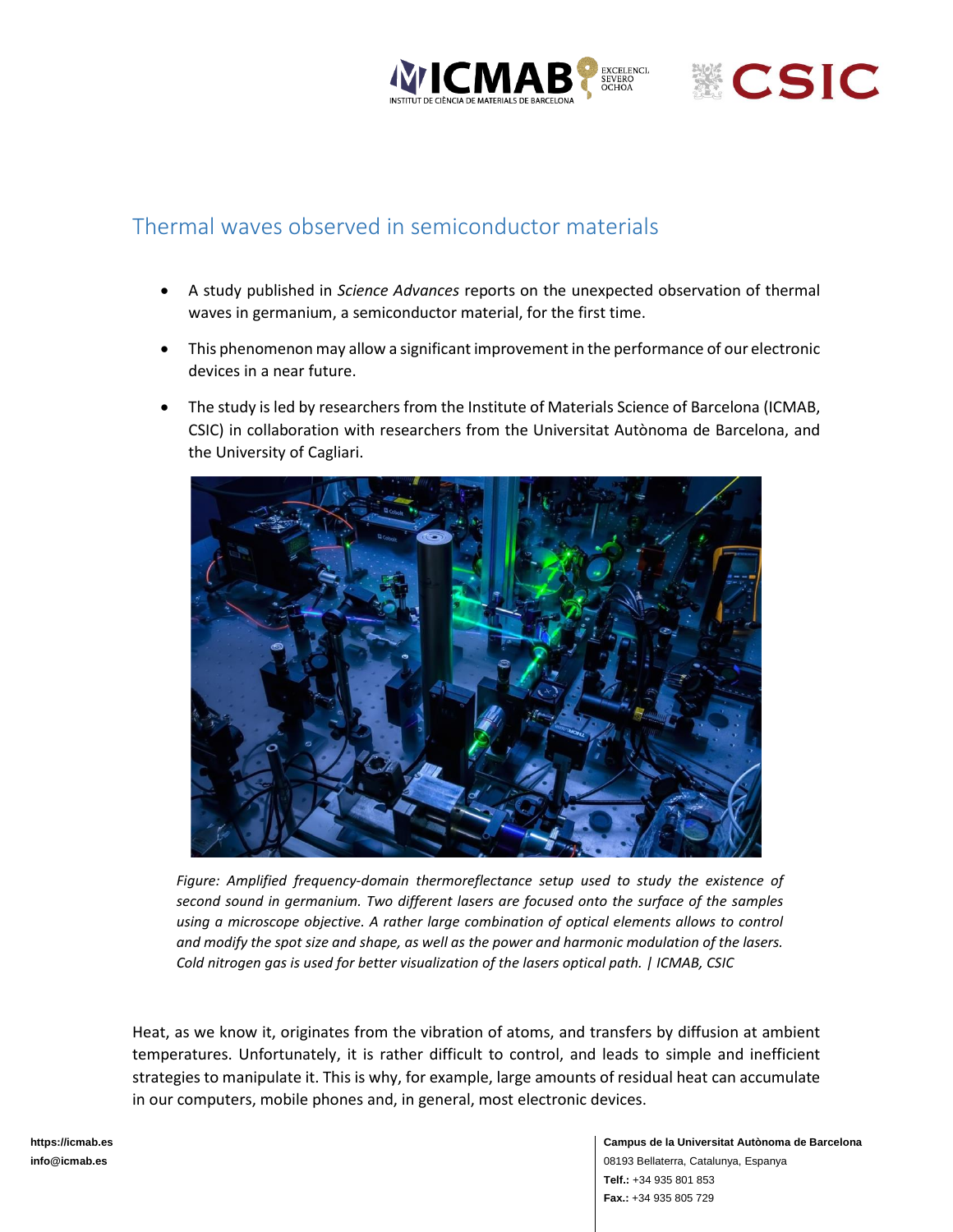



However, if heat was transported through waves, such as light, it would offer new alternatives to control it, especially through the unique and intrinsic properties of waves.

Thermal waves have been observed to date only in few materials, such as solid helium or, more recently, in graphite. Now, the study published in *Science Advances* by researchersfrom the Institute of Materials Science of Barcelona (ICMAB, CSIC) in collaboration with researchers from the Universitat Autònoma de Barcelona, and the University of Cagliari, reports on the observation of thermal waves on solid germanium, a semiconductor material used typically in electronics, similar to silicon, and at room temperature. "It was not expected to encounter these wave-like effects, known as second sound, on this type of material, and in these conditions," says Sebastián Reparaz, ICMAB Researcher at the Nanostructured Materials for Optoelectronics and Energy Harvesting (NANOPTO) Group and leader of this study.

The observation occurred when studying the thermal response of a germanium sample under the effect of lasers, producing a high-frequency oscillating heating wave on its surface. The experiments showed that, contrarily to what was believed until now, heat did not dissipate by diffusion, but it propagated into the material through thermal waves.

Apart from the observation itself, in the study, researchers unveil the approach to unlock the observation of thermal waves, possibly in any material system.

## **What is second sound and how can it be observed in any material**

First observed in the 1960s on solid helium, thermal transport through waves, known as second sound, has been a recurrent subject for researchers who have repeatedly tried to demonstrate its existence in other materials. Recent successful demonstrations of this phenomenon on graphite have revitalized its experimental study.

"Second sound is the thermal regime where heat can propagate in the form of thermal waves, instead of the frequently observed diffusive regime. This type of wave-like thermal transport has many of the advantages offered by waves, including interference and diffraction", says ICMAB researcher Sebastián Reparaz.

"Wave-like effects can be unlocked by driving the system in a rapidly varying temperature field. In other words, a rapidly varying temperature field forces the propagation of heat in the wave-like regime" explains Reparaz, and adds, "The interesting conclusion of our work is that these wave-like effects could be potentially observed by most materials at a sufficiently large modulation frequency of the temperature field. And, what is even more interesting, its observation is not restricted to some specific materials."